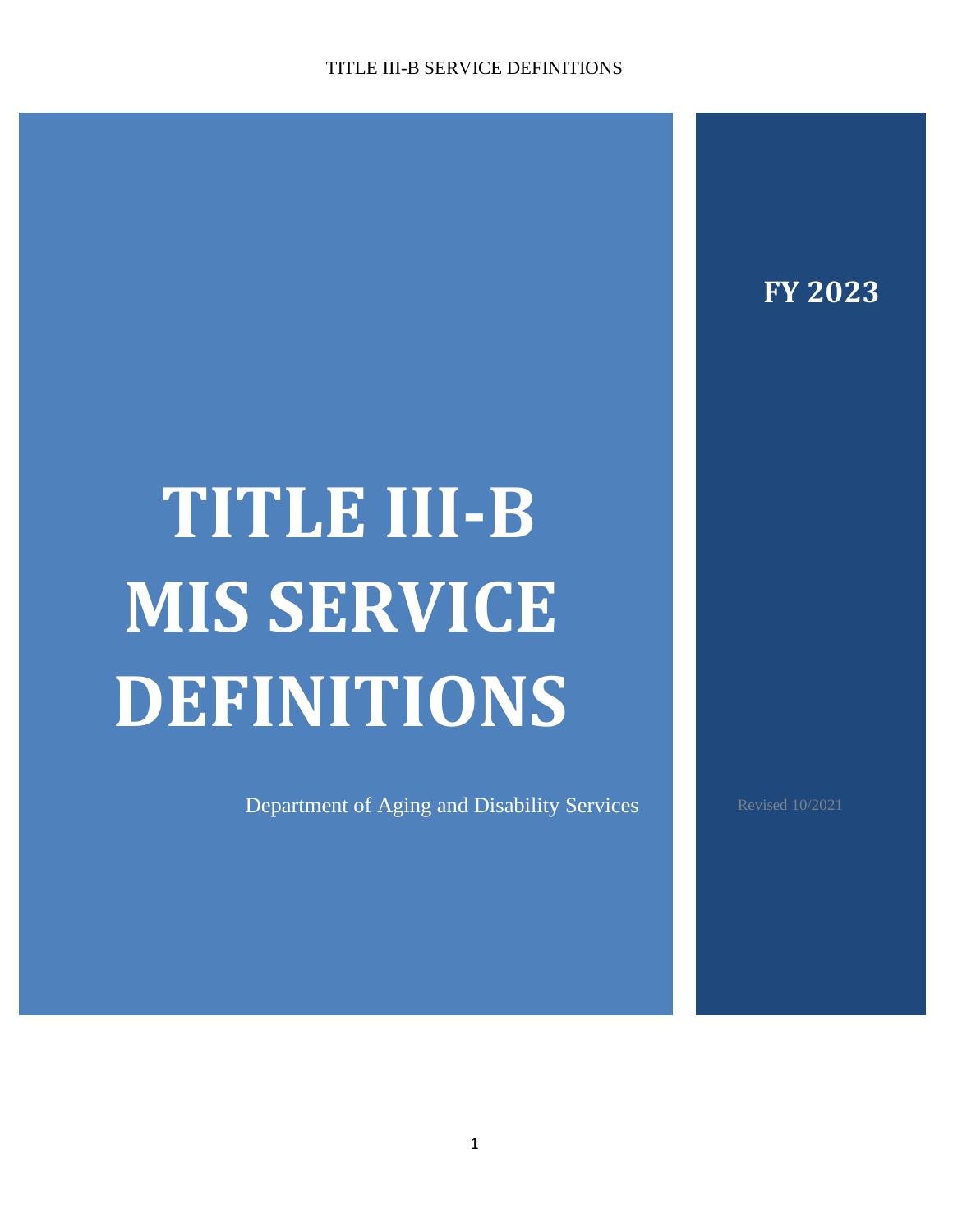**Service Unit**: The service unit that is associated with a particular service is provided in parentheses next to the service name. This is the unit that must be used to calculate the monthly units received by a consumer.

**1. Assisted Transportation** (One Way Trip) Assisted Transportation provides assistance, including escort, to persons who have physical or cognitive difficulties that interfere with using regular vehicular transportation. ACL has specified that Assisted Transportation must involve a personal escort for the consumer, not just a helpful driver.

2. **Benefits Counseling** (One Hour) This service helps elders in determining their eligibility for public assistance, assists in processing or completing forms and teaches about local, state, and federal tax benefits or credits.

3. **Benefits Education** (One Session) Benefits education are educational programs designed to increase participants' awareness of available government and non-government programs that assist them in meeting their needs and solving their problems. These programs provide detailed service information, including eligibility requirements and places where services are delivered. To report this service aggregately, it must be approved by the SUA. Approval for aggregate reporting is given on a case-by-case basis.

4. **Case Management** (One Hour) Case Management is a service provided to an older adult, at the direction of the older adult or family member, by an individual who is trained or experienced in case management skills to assess needs and arrange, coordinate, and monitor a package of services that meets the individual's needs. This service includes activities and coordination such as: 1) a comprehensive assessment of the individual, including physical, psychological and social needs, 2) develop, implement monitor and adjust a service plan in conjunction with the individual that uses formal services, including those from other plans, as well as informal services to meet the needs of the individual identified in the assessment, 3) coordinate and monitor service deliveries, 4) advocate on behalf of the individual for needed services or resources and, 5) conduct periodic reassessment, as required.

#### **5. Chore** (One Hour)

Chore provides assistance to persons experiencing difficulties with activities such as heavy housework, yard work, sidewalk maintenance and minor home repairs.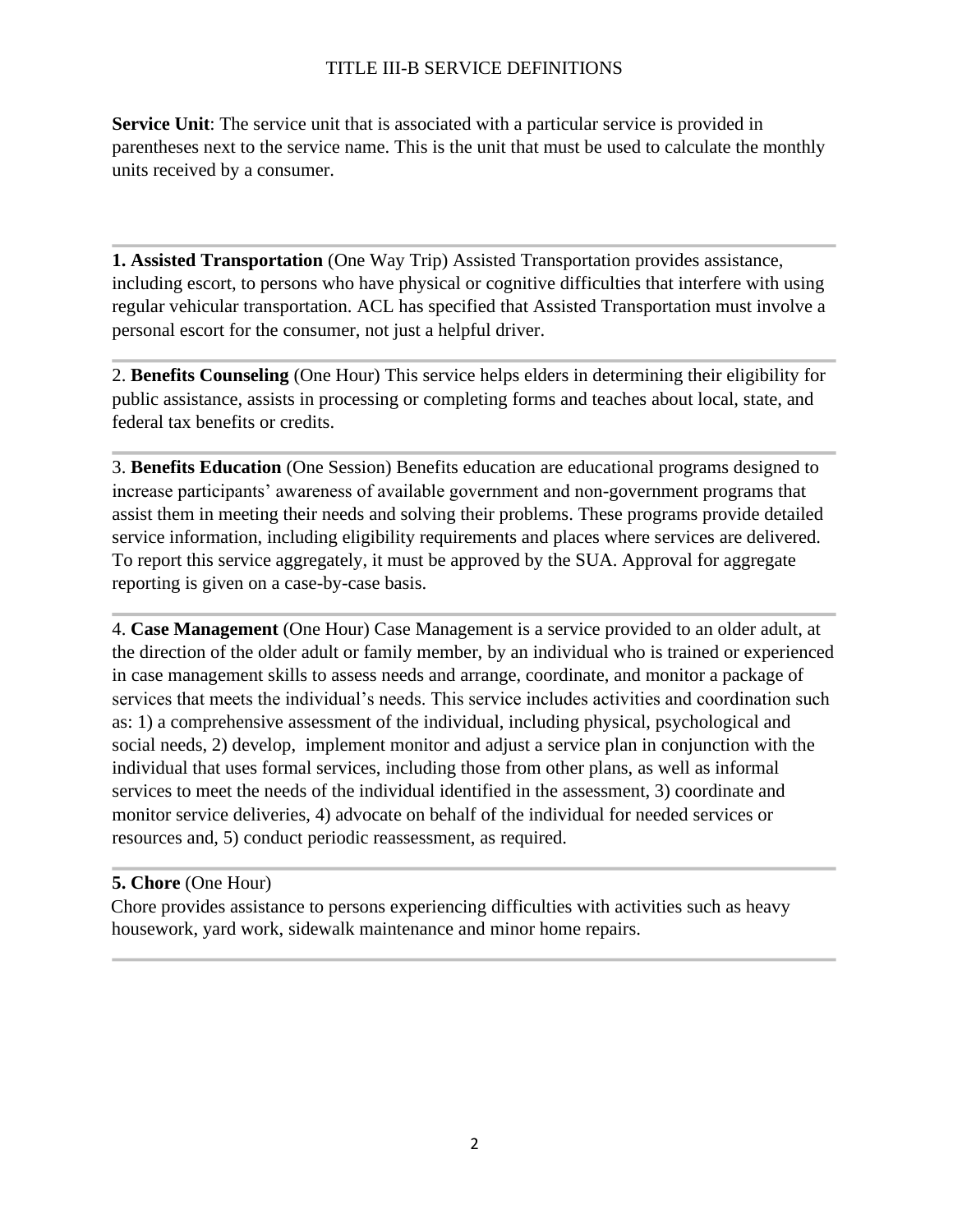# **6. Companion** (One Hour)

Companion provides company to participants in a protective and supervisory capacity. It may include escort to medical appointments, transportation incidental to such appointments and minor meal preparation and light housekeeping. However, the primary emphasis is on the provision of supervision and companionship. The sub-service travel is applied when a companion transports a consumer to and from appointments or accompanies the consumer to medical visits.

#### **7. Continuing Education** (One Person Session)

Continuing education provides older adults with an opportunity to acquire and/or improve their knowledge and skills through a formal or informal mechanism of meetings, training sessions, seminars and workshops.

# **8. Day Care** (One Hour)

Day Care provides personal care for dependent adults in a supervised, protective, congregate setting during some portion of a twenty-four-hour day. Services offered in conjunction with adult day care frequently include social and recreational activities, training, counseling, and meals for adult day care participants while at the facility. Day Care programs may also provide services such as rehabilitation, medications assistance and personal care assistance.

#### **9. Dental Services** (One Visit)

Clinics and/or community oral health programs which offer services that provide dental screening, information and referral, and/or treatment.

# **10. Direct Volunteer Services** (One Contact)

This service records the total number of contacts between volunteers and elderly service participants in the community for a given period on a consolidated or group basis. It is used in those instances where the nature of the service provided by the volunteer is of such a diverse nature that it cannot be otherwise identified.

# **11. Employment Assistance** (One Contact)

Employment assistance helps participants locate and qualify for gainful employment.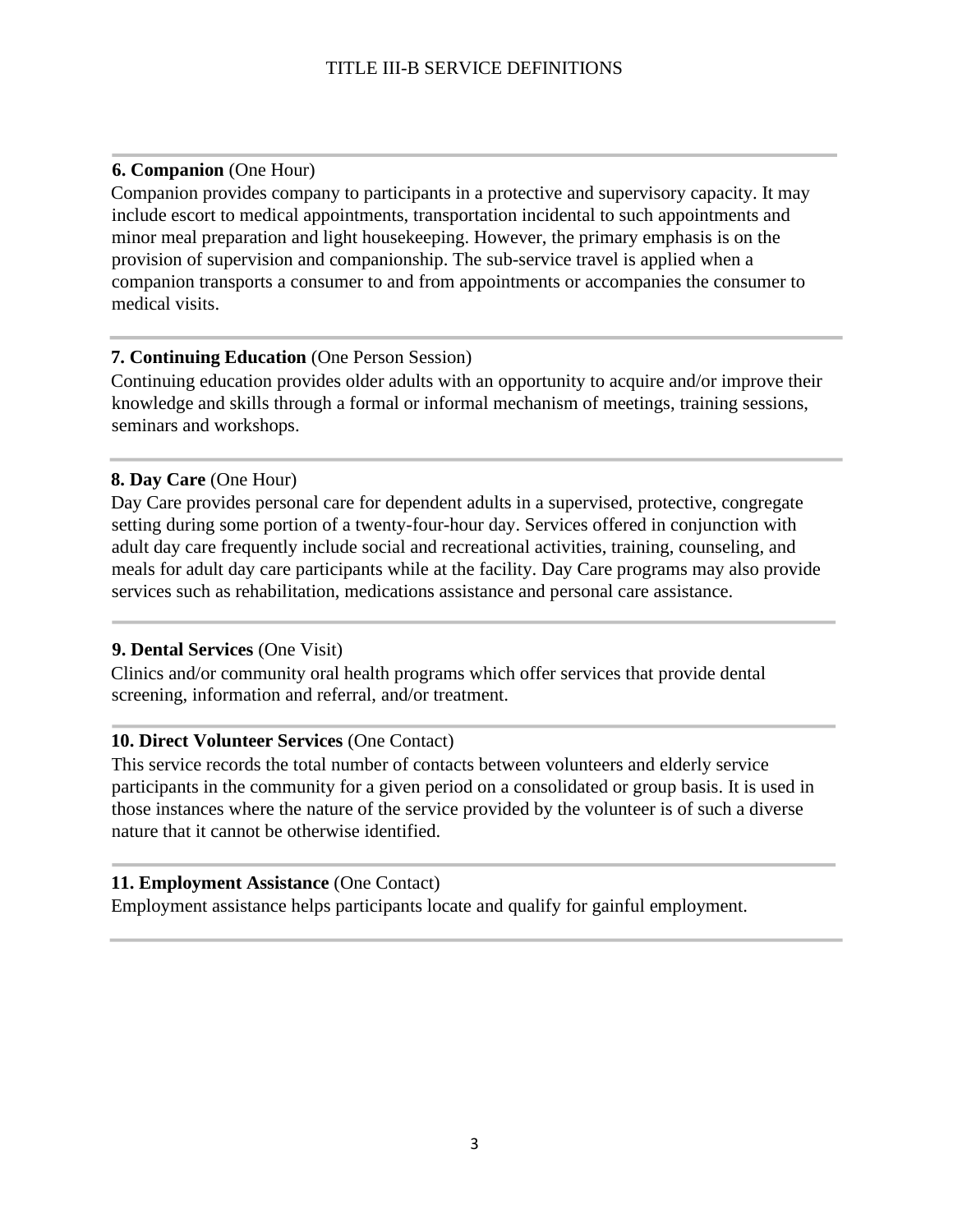# **12. Employment Counseling** (One Hour)

This counseling assists older adults in their adjustment to retirement through pre-retirement programs or a more crisis-oriented service for retirees. This service may also include advice about employment and enhancement of employability.

#### **13. Energy-Related Assistance** (One Delivery)

Assistance in which fuel and/or utilities are furnished to participants who are unable to purchase them at the market price. Special arrangements are made with fuel and utility suppliers to reimburse them for the delivery of fuel or the provision of utilities at negotiated prices, which are at or below the market price. Elderly participants or their families are expected to share costs at levels determined by their economic circumstances.

# **14. Family Life Education** (One Person Session)

These educational or training programs deal with family and individual adjustment. Programs provide participants with the skills required to cope with the psychological and societal problems that may be brought on by advanced age. To report this service aggregately, it must be approved by the SUA. Approval for aggregate reporting is given on a case-by-case basis.

# **15. Foot Care** (One Visit)

Routine foot care provided by a licensed cosmetologist, nurse or podiatrist in a client's home, senior center or other appropriate setting which includes soaking feet and providing lotion and trimming, filing and cleaning toenails.

# **16. Friendly Visiting** (One Hour)

Volunteers visit on a regularly scheduled basis the homes of participants who live alone and are socially and/or geographically isolated. Participants are provided protection and socialization. Visitors help elderly participants maintain contact with the outside world by providing services such as letter writing and reading. This service records the hours of friendly visiting that participants receive from volunteers.

# **17. Health Assessments** (One Visit)

Health Assessments develop an individualized profile of participants' current health and the services that are required to maintain or improve their functioning. A medical doctor or a diagnostically trained nurse practitioner or physician's assistant may provide these assessments.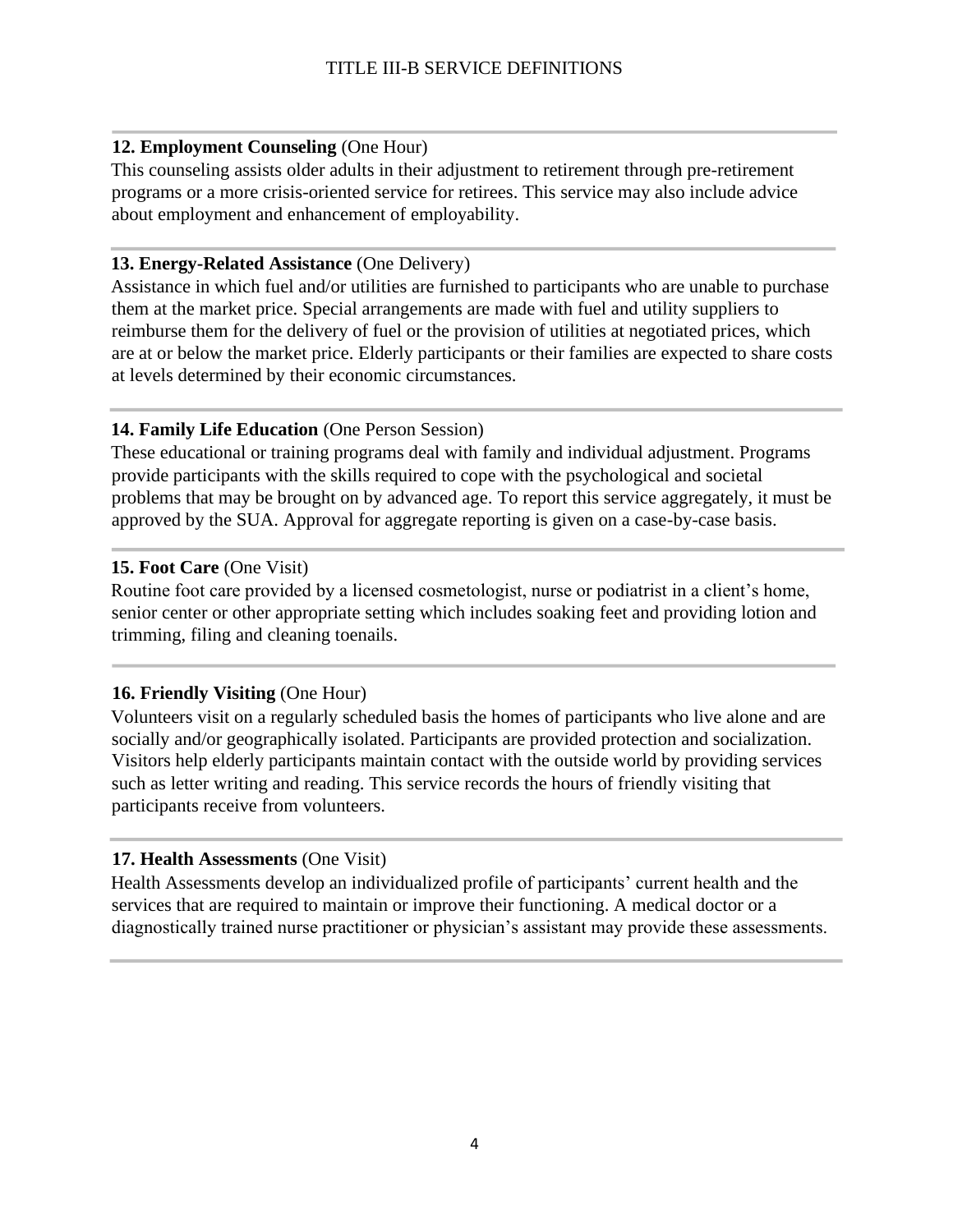# **18. Health Counseling** (One Hour)

Health Counseling provides individuals with an awareness of preventative, remedial and/or rehabilitative self-health care, which focuses on the particular health needs of participating individuals.

# **19. Health Education** (One Person Session)

# *Non-Evidence-Based Health Education*

Health education provides individuals or groups of participants with an awareness of preventative, remedial and/or rehabilitative self-health care, which is based upon the health needs of the particular individual/group.

# **20. Home Health Aide** (One Hour)

Home health aides provide personal assistance, stand-by assistance, supervision or cues for persons having difficulties with one or more of the following activities of daily living: eating, dressing, bathing, toileting, and transferring in and out of bed.

# **21. Homemaker** (One Hour)

Homemaker services help to maintain, strengthen and safeguard household functioning and independent living for participants who either need temporary assistance due to illness or longterm assistance due to chronic disabling conditions. Homemakers perform home management functions. These functions may include cooking, cleaning, laundry, and other light household chores. Although similar to companion, the primary emphasis in homemaker service is on the performance of home management functions while the primary emphasis in companion service is on the provision of supervision and companionship.

# **22. Home Repair and Renovation** (One Hour)

This service helps participants make essential repairs to their homes either to restore them to their original condition or to make them safe by removing health hazards. It includes renovations designed to remove architectural barriers and provide structural improvements that will enable participants suffering from chronic disabling conditions to remain in their own homes.

# **23. Home Safety Assessment** (One Assessment)

A home safety assessment is an in-home assessment that is conducted by a person which is designated as a current Certified Aging in Place Specialist (CAPS) by the National Association of Home Builders. This assessment promotes the ability of an individual to age in place by identifying risks and hazards in the home that when addressed minimize falls, supports home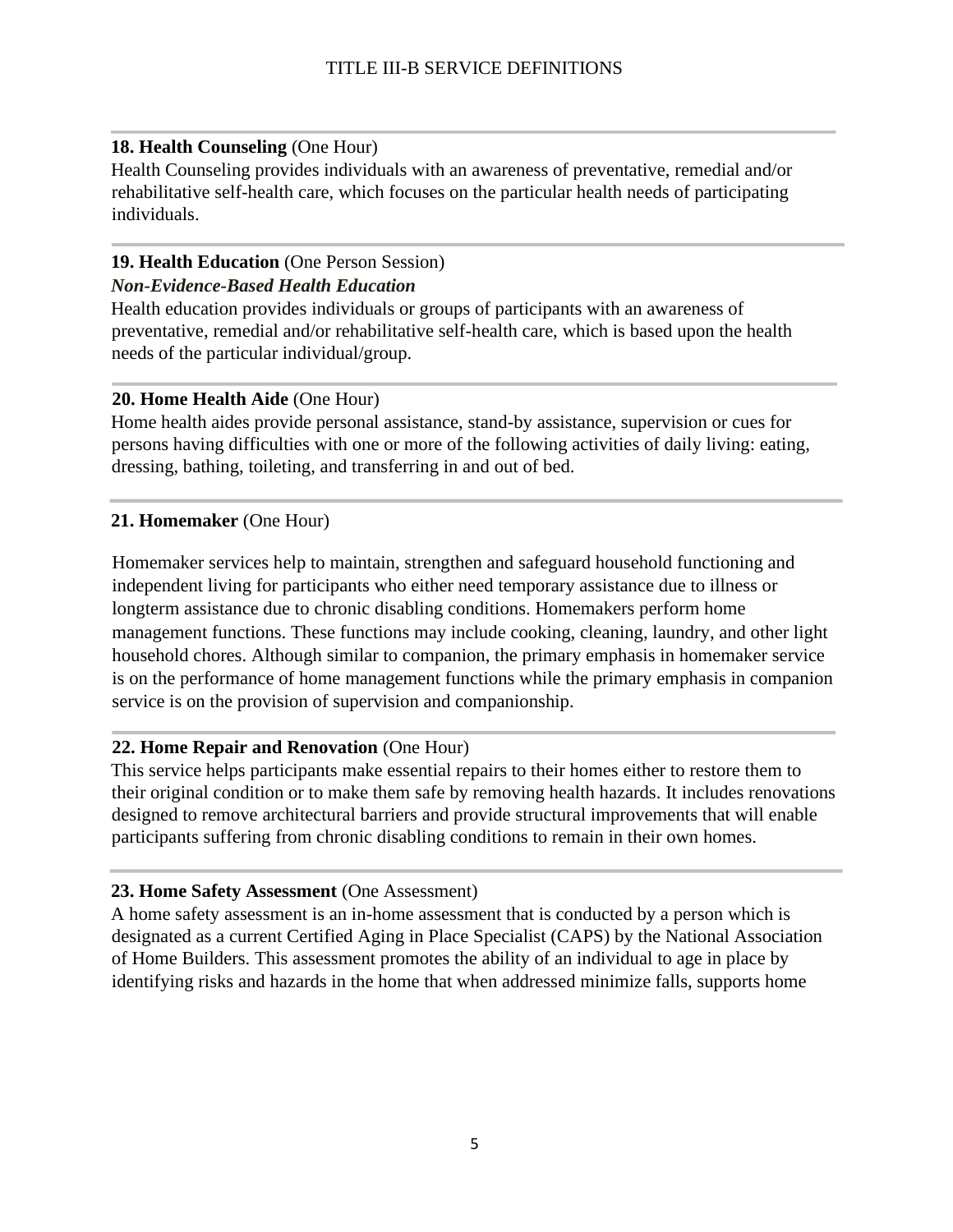safety and eases home maintenance. Home alterations can be simple changes such as installing grab bars, fastening down rugs, replacing doorknobs with lever handles or more extensive modifications such as renovating bathrooms and kitchens to make them more accessible and safer. This assessment includes assistance from the specialist (CAPS) to seek and secure funding for the proposed modifications.

#### **24. Information & Assistance** (One Contact)

A service for older individuals that (A) provides them with current information on opportunities and services that are available to them in their communities, including information related to assistive technology; (B) assesses their problems and capacities; (C) links them to available opportunities and services; and (D) to the maximum extent practicable, ensures that they receive needed services and are aware of available opportunities by establishing adequate follow-up procedures.

#### **25. Language Translation** (One Contact)

Language translation helps to reduce barriers in communications so that the social functioning of participants who do not speak English can be assisted.

#### **26. Legal Assistance** (One Hour)

Legal assistance is legal advice and representation provided by an attorney to older adults with economic or social needs as defined in the Older American Act Sections 102 (a) (23) and (24) and includes to the extent feasible, counseling or other appropriate assistance by a paralegal or law student under the direct supervision of an attorney.

**27. Maintenance-Personal Emergency Response** (One Month) *(Personal Emergency Response)* This service provides monthly maintenance payment for an in-home, twenty-four-hour electronic alarm system, which enables a high-risk individual to secure help in a medical, physical, emotional or environmental emergency.

#### **28. Medical Transportation** (1 One Way Trip)

This service provides participants with transportation to and from destinations that provide medical services. This transportation may include assistive technologies for persons with mobility limitations.

#### **29. Medication Management** (One Person Session)

A group of educational and/or screening services that optimize outcomes for individuals related to their medication use in order to prevent medication errors and adverse drug reactions.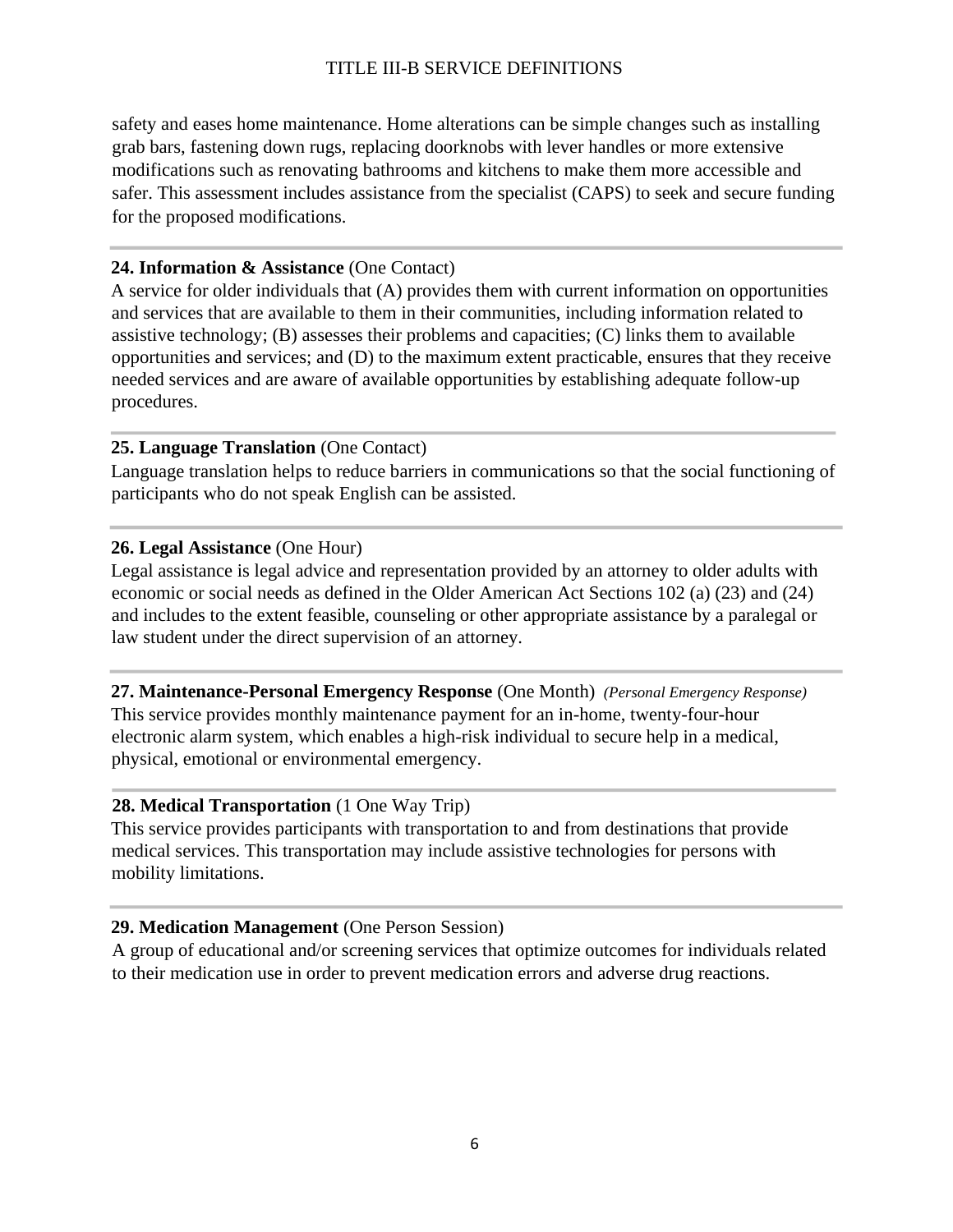Services are based upon the responsibilities within the licensed pharmacist's, or other qualified health care provider's, scope of practice.

#### **30. Mental Health Counseling** (One Hour)

Mental health counseling provides psychiatric care and counseling to persons in danger of institutionalization or who may have suffered significant losses, dementia, depression, etc. Pharmaceutical therapy is available in addition to counseling when needed. A psychiatrist is available for home visits. If counseling is provided in a person's residence, record under the subservice "in-home."

#### **31. Money Management** (One Hour)

Money Management provides assistance to persons whose ability to manage their own financial affairs is restricted by either impairment or lack of previous experience. This service can be provided by professionals or volunteers working under the supervision of qualified professionals.

#### **32. Outreach** (One Contact)

Interventions initiated by an agency or organization for the purpose of identifying individuals with unmet assistance needs and encouraging their use of existing services and benefits. This service includes both the initial contact and any follow-up contacts required to link the participant to appropriate services. This service must be provided one-on-one with the consumer.

#### **33. Personal Care Worker** (One Hour)

A personal care worker is an individual employed by a home health agency who provides a combination of homemaking services such as cleaning, laundry and other household chores as well as hands-on care including assistance with eating, bathing, toileting and transferring. A personal care worker allows consumers greater flexibility in the receipt of services.

#### **34. Personal Reassurance** (One Contact)

This service provides telephone or personal contact at prearranged times for participants who live alone. It helps to ensure participants' health and safety and to assure them that help is available if, and when, it is needed. It also provides community contact over a sustained period of time. This service includes a mechanism to investigate if participants do not answer the telephone or do not otherwise respond at the prearranged times.

#### **35. Physical Activity** (One Person Session)

Physical activity programs focus on key areas important to the health and fitness of older adults such as stretching and flexibility, low-impact aerobics, strength training, and balance. These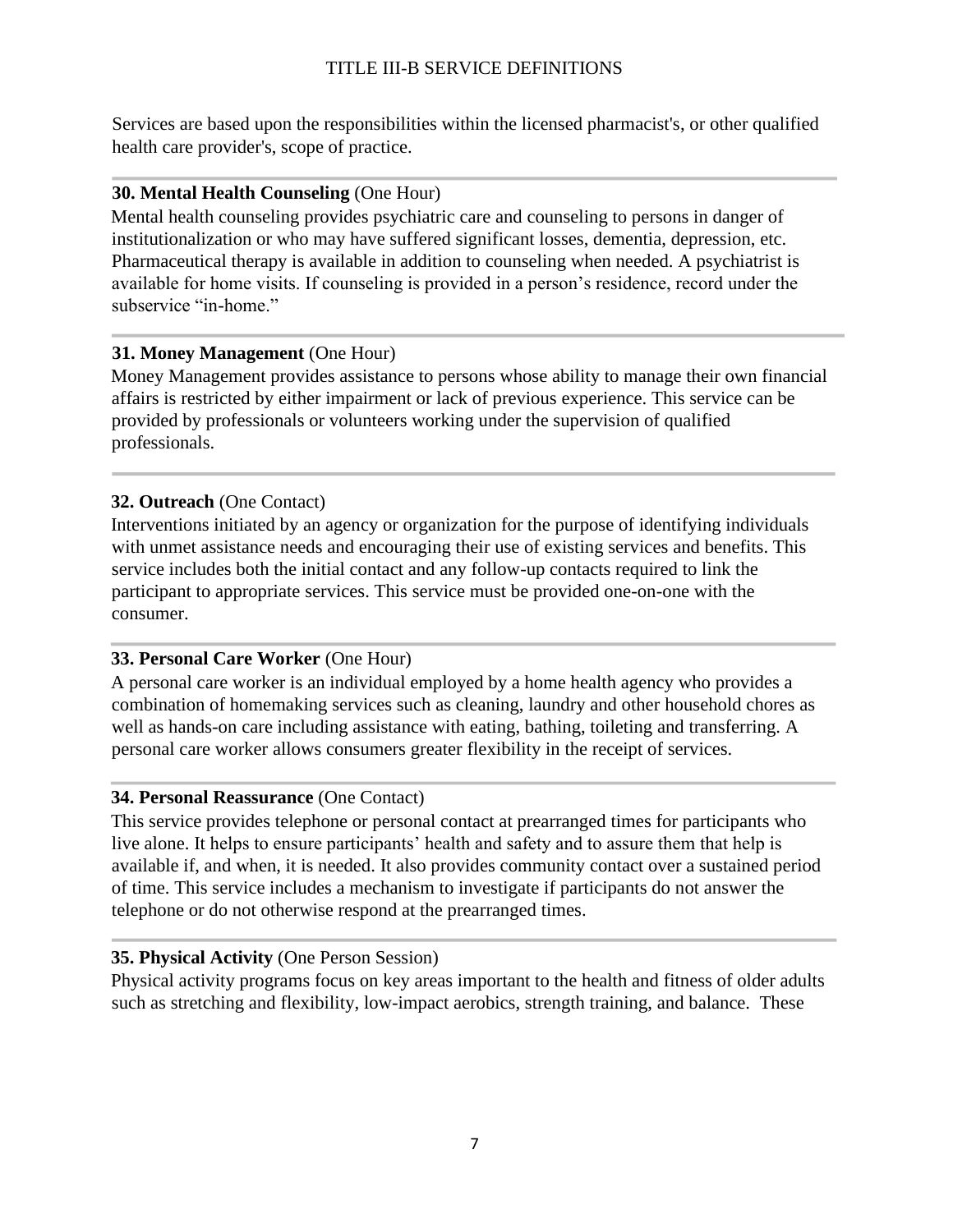programs may also include components that include group-based problem-solving methods and strategies that integrate physical activity into everyday living.

#### **36. Public Education** (One Activity) (Aggregate)

This education includes activities undertaken to increase public awareness of the problems or concerns confronting older adults and recommended solutions to these problems. These activities may include public service announcements in the media, preparation of pamphlets, reports, presentations, seminars and newsletters. The target audience for these activities is the general population, and it is usually not possible to specify the number of participants with any degree of precision.

#### **37. Recreation** (One Hour)

This service promotes health and social well-being by providing activities for social interaction and development of the participant in a group setting.

#### **38. Respite** (One Hour)

Respite provides temporary care to participants requiring personal care assistance so that their primary caregivers (usually a family member) can have a break. This service can be provided in the home, in a long-term-care facility or a day care facility.

#### **39. Senior Center Participation** (One Half Day)

Senior center participation creates opportunities for socialization and provides other services, some of which are difficult to differentiate or describe. These services can be provided by the center director, other professional or volunteer staff, or, in some cases, other senior center participants. Senior center participation is intended to cover those services that are available to Senior Center members on an informal or unstructured basis. Services are not provided during specific time periods, or in specially arranged sessions, or by specifically designated personnel.

#### **40. Shopping Services** (One Hour)

Shopping services help participants to obtain food and other basic necessities in the interest of safety and convenience. This service may involve taking participants shopping if they are able to leave home or doing the shopping for those who are unable to get out. Deference should be given to a participant's preferred merchants and to convenience.

#### **41. Social Support Services** (One Hour)

Social support services help participants to adjust to problems in their personal lives or living environments. They include guidance and assistance in such areas as personal adjustment, marital problems, alcohol or drug dependency, family relations and adjustment counseling.